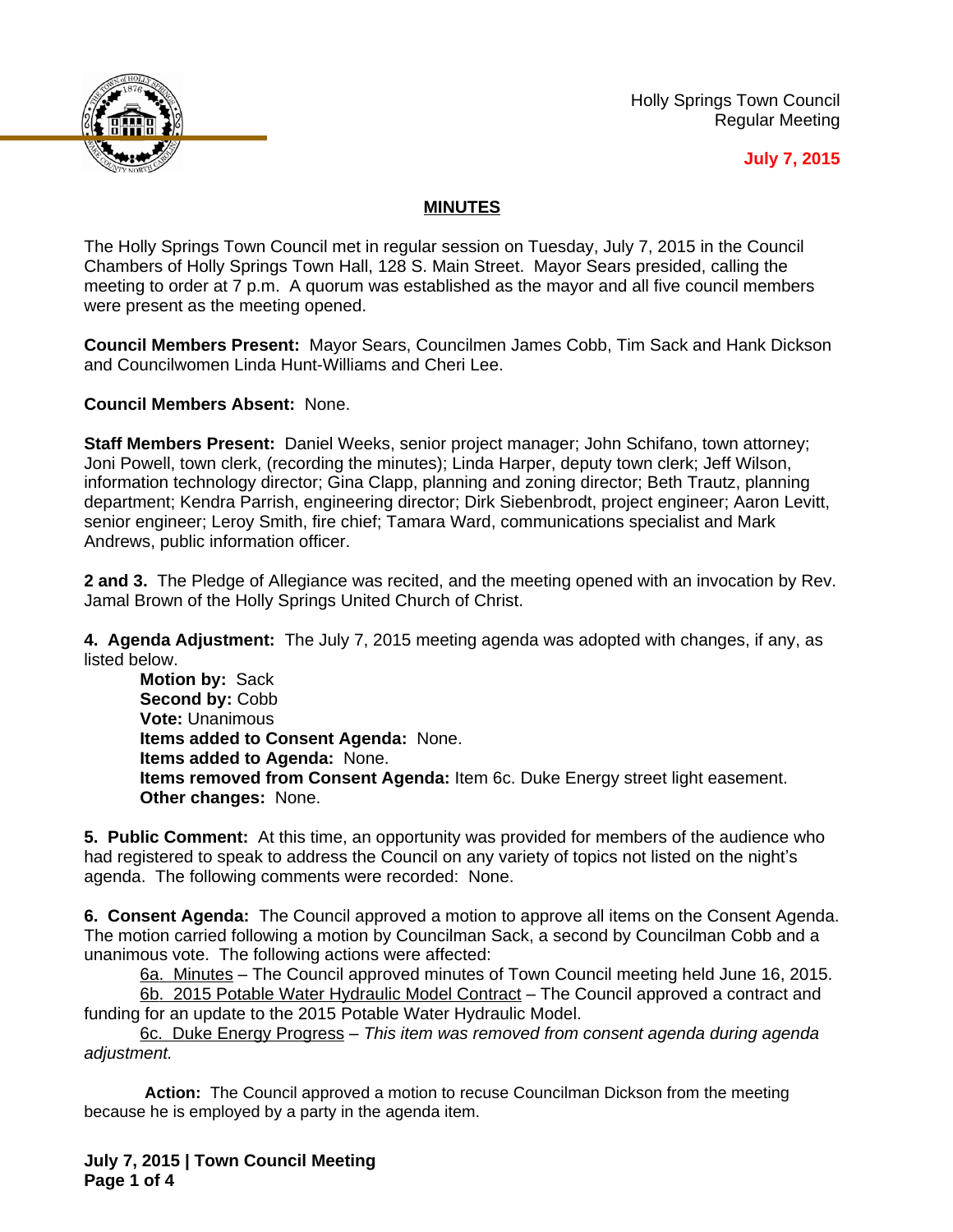**Motion by:** Sack **Second by:** Cobb **Vote:** Unanimous.

**Action:** The Council approved a motion to grant a street light easement to Duke Energy Progress as part of the law enforcement center project.

**Motion by:** Cobb **Second by:** Sack **Vote:** Unanimous.

**Action:** The Council approved a motion to readmit Councilman Dickson into the meeting. **Motion by:** Sack **Second by:** Cobb **Vote:** Unanimous.

**7a. 07-DP-10-04, Stonemont Subdivision Master Sign Plan Amendment –** Ms. Trautz said this amendment to the Stonemont Development Plan is to add a master sign plan for the subdivision. When the original plan was submitted, no master sign plan was included and now that development is occurring, the developer would like to add one to enhance the look of the subdivision and create an entrance feature.

She said the applicant is requesting a sign structure that incorporates a wall with a single-faced sign with two columns of varying heights. One of the columns exceeds the allowable height of six feet in a residential zoning district. The proposed column is eight feet with a light fixture affixed to the top of said column. This feature would be located on the northwest side of the entrance.

On the northeast side, the applicant is proposing an additional column only with a light fixture at the same eight-foot height; the proposed light fixture is four feet in height.

Ms. Trautz said the applicant is not requesting any additional signage and is not planning on using the phase identification signs; the square footage for the phase identification signs would be applied to the entrance feature column.

The proposed signs meet all other requirements set forth in the Town's ordinance; no additional signs are proposed for the subdivision.

**Action #1:** The Council approved a motion to approve a waiver of regulations of Unified Development Ordinance Section 7.03., D., 3., e. Signs for Recorded Platted Residential Subdivision for petition #07-DP-10-A04 for Stonemont, to allow an increase in sign structure height as submitted by Tony Tate Landscape Architecture, PA, project number: 14074, dated 4/15/2015 with the following condition:

- All previous conditions for Stonemont shall remain.
- All required sign permits will need to be obtained before installation of sign(s).

**Motion by**: Williams **Second by**: Dickson **Vote:** Unanimous.

**Action #2:** The Council approved a motion to approve development plan amendment #07- DP-10-A04 for an addition of a master sign plan for Stonemont as submitted by Tony Tate Landscape Architecture, PA, project number: 14074, dated 4/15/2015 with the following condition:

- All previous condition for Stonemont shall remain.
- All required sign permits will need to be obtained before installation of sign(s). **Motion by**: Dickson **Second by**: Cobb **Vote:** Unanimous.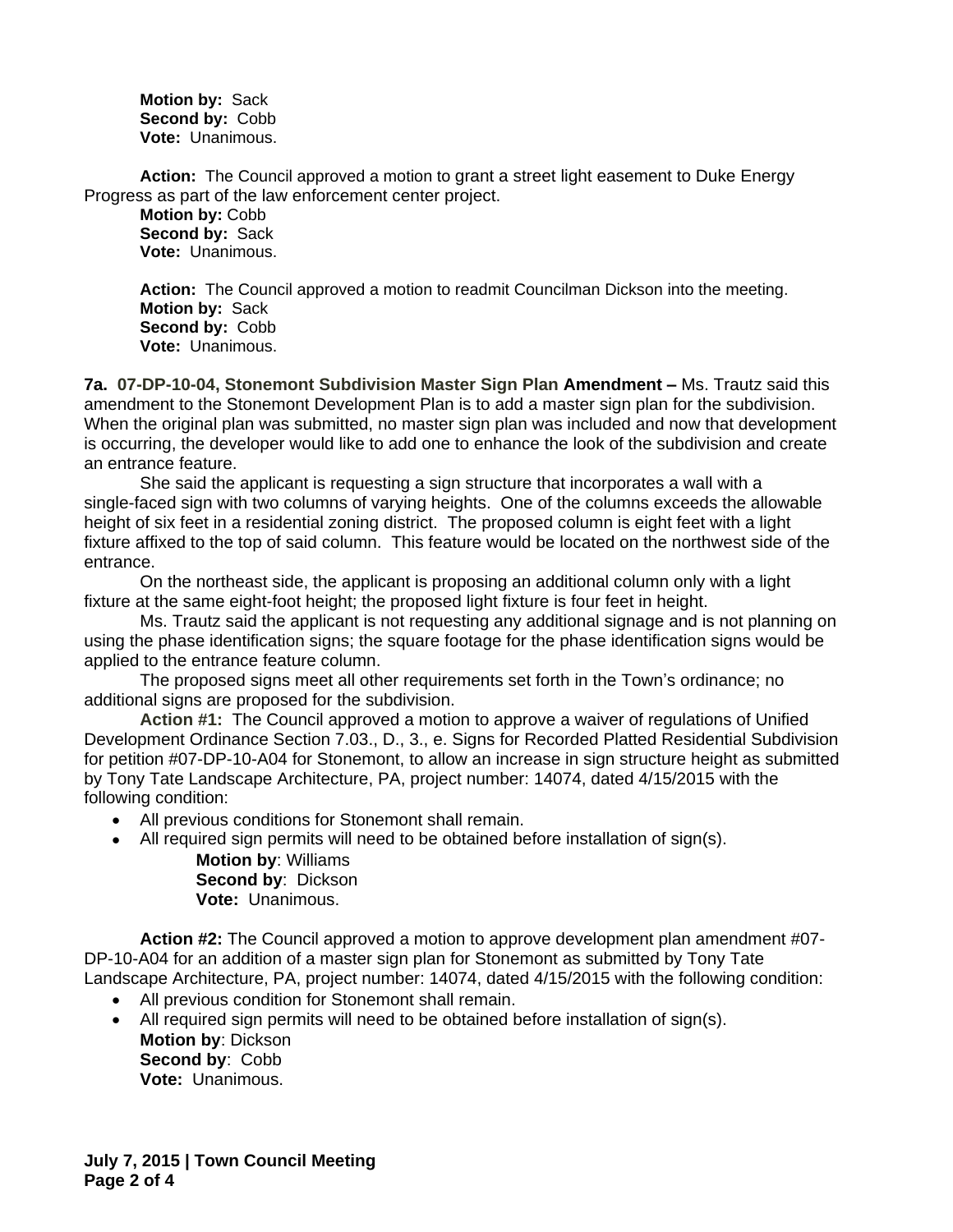**7b. Avent Ferry Road Widening Project –** Ms. Parrish said this request is a North Carolina Department of Transportation municipal agreement for the design of roadway widening at SR 1115 – Avent Ferry Road, SR 1101 – Piney Grove to West Elm Avenue in Holly Springs under their existing U-5529 which includes ROW and construction of the road improvements. The second supplemental agreement increases funding by NCDOT to reimburse the Town an additional \$1,584,000. The original match has been increased to \$396,000.

**Action:** The Council approved a motion to enter a municipal agreement with NC Department of Transportation for the design of Avent Ferry Road widening project.

**Motion by:** Sack **Second by:** Dickson **Vote:** Unanimous. *A copy of draft NC DOT municipal agreement is attached to these minutes.*

**7c. Rogers Street Extension Project –** Mr. Levitt said the extension of Rogers Street would connect South Main Street and Avent Ferry Road. This new downtown connection would add another east-west connection between Main Street and Avent Ferry Road.

He said the project would extend Rogers beginning at South Main Street to Avent Ferry Road by 280 linear feet. The road would be a one-way road from east to west with on-street parking, feeding into the traffic pattern already established in the downtown area. Further, the project scope would include the installation of decorative sidewalks as well as street and pedestrian lighting. In order to serve future customers and to further improve the Town of Holly Springs water line system, a water line connection between South Main Street and Avent Ferry Road also is proposed. Design of the roadway connection would be completed in-house by engineering staff.

The scope of the survey contract prepared by Bass Nixon and Kennedy includes the survey of the project area as described above and an additional area between the project area and Ballentine Street, located north of the site.

**Action:** The Council approved a motion to approve a project budget of \$291,700 to be paid from Street Reserves and to award a contract in the amount of \$6,100 to Bass Nixon and Kennedy for surveywork with funding in the amount of \$6,700 (including contingency) to be paid from the project budget.

**Motion by**: Cobb **Second by**: Sack **Vote:** Unanimous.

**7d. Town Of Holly Springs Flag Designs –** Ms. Powell said that in February, the Town Council endorsed a logo brand identity for the Town of Holly Springs. Since then, design work has been done in-house in preparation of rolling out the brand both internally and externally to the community.

She said first, immediate needs – such as vehicle decals for Town vehicles purchased in January and logo apparel for new employees – were addressed. In each case, detailed and vectored files need to be created, and it is a time-consuming process that has been worked in over the last few months as other work and projects allowed.

The brand roll-out continues this month inside the organization with printed materials, templates, stationery, business cards, etc.

For the launch of the brand to the community this fall, the more publicly-visible elements are being developed, including utility pole banners, a brand story video, HollyFest events and a new town flag.

Ms. Powell presented in-house designs that could serve as flags or as imprints on coffee mugs, notecards, etc. Please take a look at the layouts and help me select three or four to put out to the public in a Facebook / Notify Me survey involving our citizens to select a town flag design. I want to narrow the list down so that the public survey is not too overwhelming. The other designs won't go to waste as we can use them in other applications… but which one would look the best flying in the air – usually next to the red, white and blue of the American and North Carolina flags?